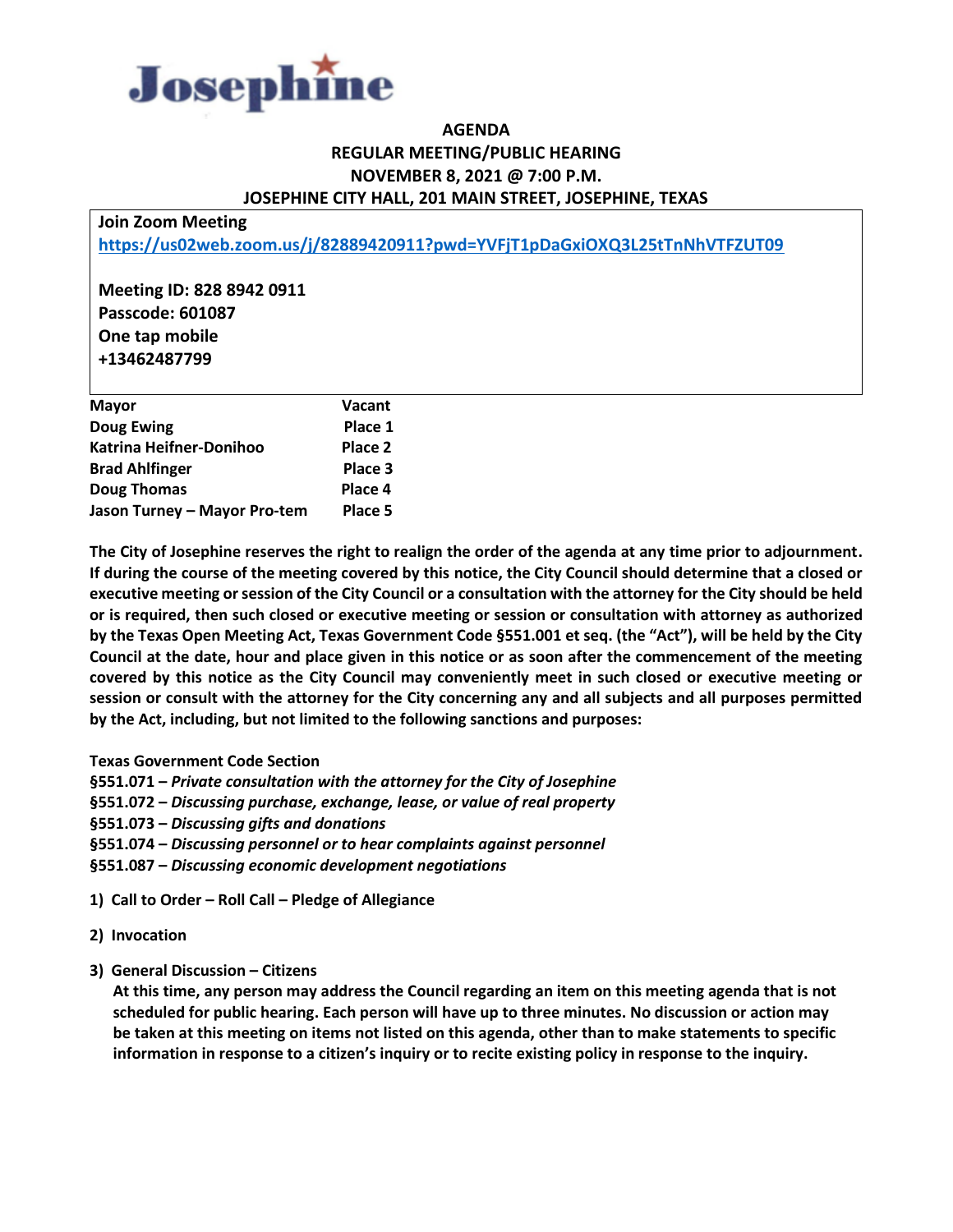**4) Consent Agenda**

*All items under Consent Agenda are routine by the City Council and will be enacted by one motion. There will not be separate discussion of these items. If discussion is desired, that item will be removed from the Consent Agenda and will be considered separately.*

- **1) Approval of the minutes from the October 9, 2021, Special Meeting October 12, 2021, Board of Adjustment October 12, 2021, Regular Meeting**
- **2) Property transfer authorization for the 2021 Ford Ranger from the Police Department to the Water & Sewer Department**
- **3) Approval for the Planning & Zoning Commission to appoint Shaun Kirkland and Cody Wallgren to the board**
- **5) Discuss, consider, and act on adopting Resolution No. 2021-11-08-A declaring the results of the November 2, 2021, General Election for a Mayor and three Councilmembers**
- **6) Oath of Office**

 **Jason Turney – Mayor Doug Ewing – Place 1 Jane Ridgway – Place 2 Doug Thomas – Place 4**

- **7) Discuss, consider, and act on appointing Joyce Holley to fill a vacancy for Place 5 for a 1-year term**
- **8) Discuss, consider, and act on appointing the Mayor Pro-tem**
- **9) Discuss, consider, and act on adoption of Resolution No. 2021-11-08 of the City Council of the City of Josephine, Texas, directing publication of notice of intention to issue Combination Tax and Revenue Certificates of Obligation; and resolving other matters relating to the subject**
- **10) Open Public Hearing – 22.231 Acres located on the East side of the creek with frontage along FM 6 behind 502 Yeatts for a zoning change from SF-1 (Single Family Residential) to LR – Local Retail**
	- **1) Receive public comments regarding the request from the property owner to re-zone 22.231 acres from SF-1 (Single Family Residential) to LR – Local Retail**
	- **2) Close Public Hearing**
	- **3) Discuss, consider, and act on adopting Ordinance No. 2021-11-08-A to amend the zoning from SF-1 (Single Family Residential) to LR – Local Retail for 22.231 acres**
- **11) Discuss, consider, and act on accepting the Petition from property owner Bill Wait, Josephine One WW, LLC to annex 20.23 acres currently located in the ETJ on the West side of FM 547 – 630 feet North of CR 850**